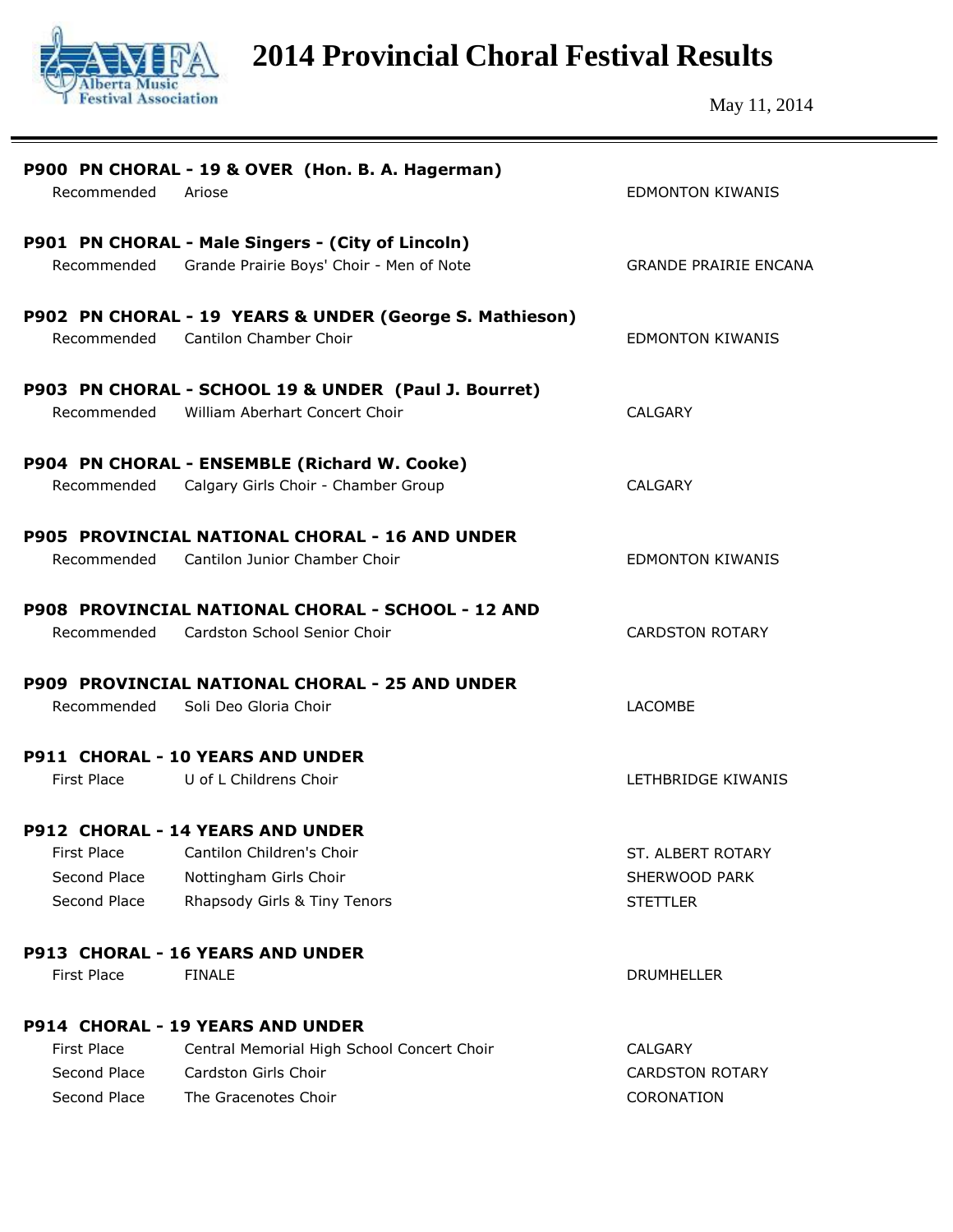

# **2014 Provincial Choral Festival Results**

May 11, 2014

| <b>P915 CHORAL - ENSEMBLE</b> |                                             |                               |
|-------------------------------|---------------------------------------------|-------------------------------|
| <b>First Place</b>            | Fellowship Baptist Youth Choir              | <b>DRUMHELLER</b>             |
| Second Place                  | Camrose & Area Sr. Children's Choir         | CAMROSE                       |
| <b>P916 CHORAL - SENIOR</b>   |                                             |                               |
| <b>First Place</b>            | Kokopelli Youth Choir                       | <b>EDMONTON KIWANIS</b>       |
| Second Place                  | Women in Song                               | WETASKIWIN                    |
|                               | P971 ELEMENTARY SCHOOL CHOIR - GRADES 1 - 3 |                               |
| First Place                   | Cardston Elementary School Jr. Choir        | <b>CARDSTON ROTARY</b>        |
| Second Place                  | Monsignor Fee Otterson School Choir         | <b>EDMONTON KIWANIS</b>       |
|                               | P972 ELEMENTARY SCHOOL CHOIR - GRADES 4 - 6 |                               |
| <b>First Place</b>            | Webber Academy - Ms. Clattenburg            | <b>CALGARY</b>                |
| Second Place                  | St. Boniface School                         | <b>EDMONTON KIWANIS</b>       |
|                               | <b>P973 JUNIOR HIGH SCHOOL CHOIR</b>        |                               |
| <b>First Place</b>            | Magic Voices - Meridian Heights School      | ST. ALBERT ROTARY             |
| Second Place                  | Gilbert Paterson Select Choir               | LETHBRIDGE KIWANIS            |
| Second Place                  | Holy Trinity H.S. Middle School Choir       | FORT MCMURRAY OILSANDS ROTARY |
|                               | <b>P974 SENIOR HIGH SCHOOL CHOIR</b>        |                               |
| <b>First Place</b>            | William Aberhart Vocal Ensemble             | <b>CALGARY</b>                |
| Second Place                  | <b>LCI Singers</b>                          | LETHBRIDGE KIWANIS            |
| Second Place                  | Memorial CHS Mass Choir                     | ST. ALBERT ROTARY             |
|                               | <b>P975 SENIOR HIGH SCHOOL ENSEMBLE</b>     |                               |
| First Place                   | Memorial CHS Men's Ensemble                 | ST. ALBERT ROTARY             |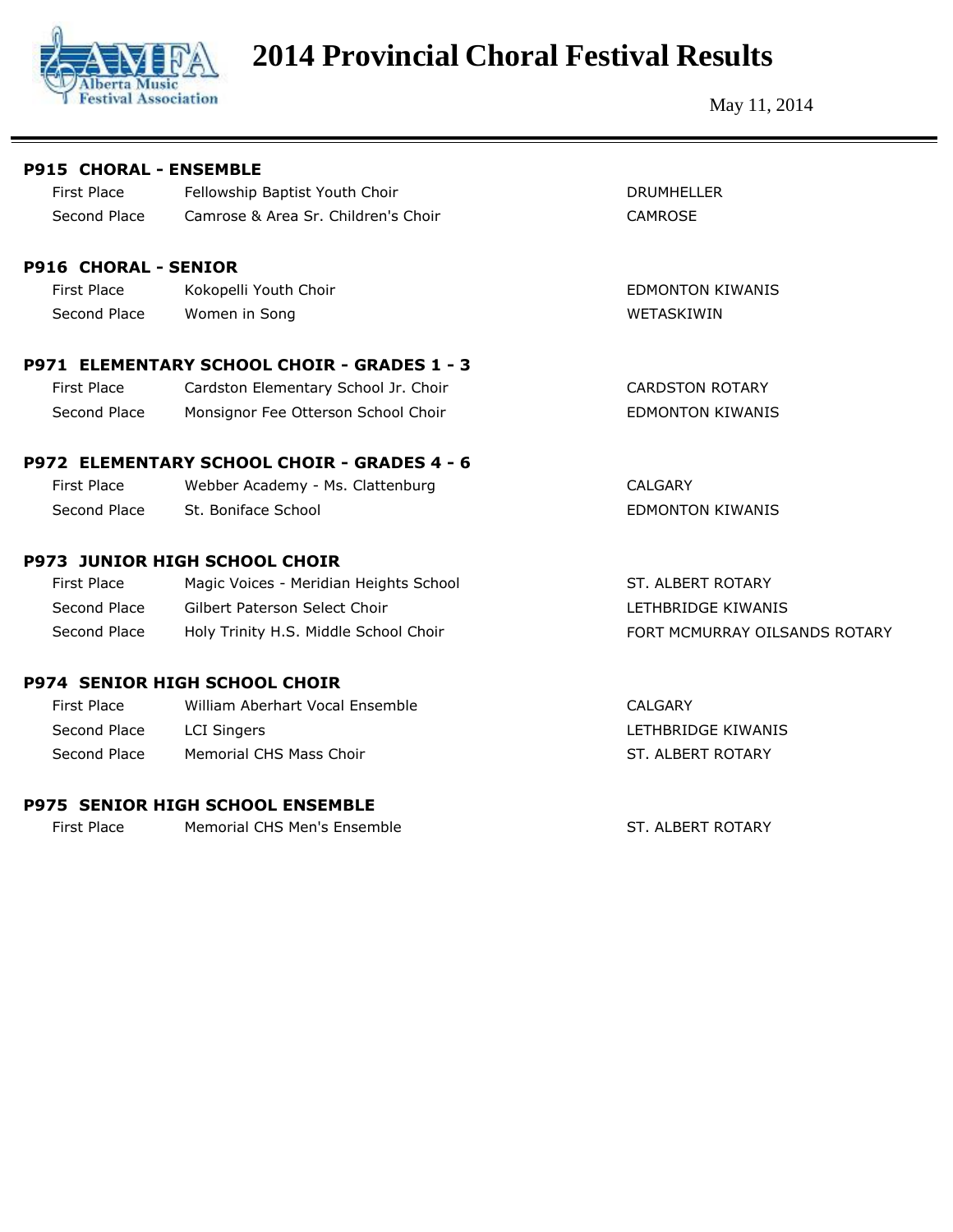

## **2014 Provincial Choral Festival Results**

June 4, 2014

|                                        | <b>P170 PROVINCIAL NATIONAL CHAMBER GROUP</b>      |                               |
|----------------------------------------|----------------------------------------------------|-------------------------------|
| Recommended                            | Yip Piano Trio                                     | <b>CALGARY</b>                |
|                                        |                                                    |                               |
| <b>P171 CHAMBER GROUP</b>              |                                                    |                               |
| <b>First Place</b>                     | Lumiere Trio                                       | <b>EDMONTON KIWANIS</b>       |
| Second                                 | <b>Trevor's Angels</b>                             | <b>CALGARY</b>                |
|                                        | <b>P201 MUSIC COMPOSITION - 12 YEARS AND UNDER</b> |                               |
| <b>First Place</b>                     | Savan Fry                                          | <b>GRANDE PRAIRIE ENCANA</b>  |
| Second                                 | Matthew Lu                                         | <b>CALGARY</b>                |
| Second                                 | Amy Polczer                                        | <b>ST. ALBERT ROTARY</b>      |
| Second                                 | Krithika Venkataramadas                            | <b>FORT MCMURRAY OILSANDS</b> |
|                                        | <b>P202 MUSIC COMPOSITION - 16 YEARS AND UNDER</b> |                               |
| <b>First Place</b>                     | <b>Gregory Parth</b>                               | <b>ST. ALBERT ROTARY</b>      |
| Second                                 | Natasha Arthur                                     | <b>FORT MCMURRAY OILSANDS</b> |
| Second                                 | <b>Scout Parks</b>                                 | <b>MEDICINE HAT ROTARY</b>    |
| Second                                 | <b>Beverley Rockwell</b>                           | <b>YELLOWKNIFE</b>            |
| <b>P203 MUSIC COMPOSITION - SENIOR</b> |                                                    |                               |
| <b>First Place</b>                     | Jackson Moore                                      | <b>CALGARY</b>                |
| Second                                 | <b>Myrina Faas</b>                                 | <b>MEDICINE HAT ROTARY</b>    |
|                                        | <b>P300 PROVINCIAL NATIONAL STRING SOLO</b>        |                               |
| Recommended                            | Isabella D'Eloize Perron                           | <b>CALGARY</b>                |
| Second                                 | Mari Coetzee                                       | <b>BROOKS</b>                 |
|                                        | P301 VIOLIN SOLO - 12 YEARS AND UNDER              |                               |
| <b>First Place</b>                     | Maya Budzinski                                     | <b>EDMONTON KIWANIS</b>       |
| Second                                 | Marja McKenna                                      | <b>AIRDRIE ROTARY</b>         |
| Second                                 | Gracia Yu                                          | <b>CALGARY</b>                |
|                                        |                                                    |                               |
|                                        | P302 VIOLIN SOLO -16 YEARS AND UNDER               |                               |
| <b>First Place</b>                     | Rena Far                                           | <b>CALGARY</b>                |
| Second                                 | Gabrielle Despres                                  | <b>EDMONTON KIWANIS</b>       |
| <b>P303 VIOLIN SOLO - SENIOR</b>       |                                                    |                               |
| <b>First Place</b>                     | Zane Liang                                         | <b>EDMONTON KIWANIS</b>       |
| Second                                 | Yan Li                                             | <b>CALGARY</b>                |
| Second                                 | Amy-Lynne Toth                                     | <b>OLDS KIWANIS</b>           |
|                                        |                                                    |                               |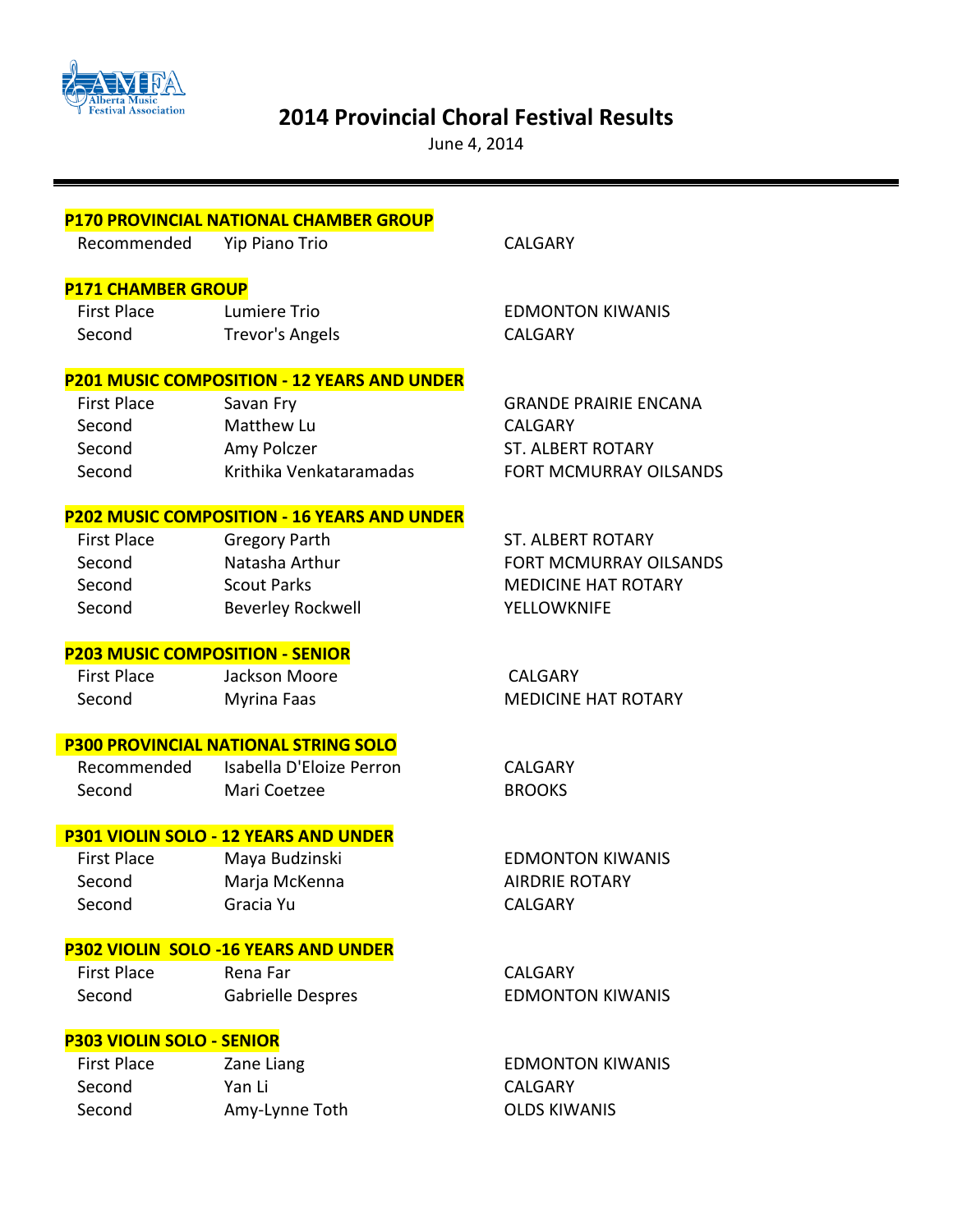|                                 | P304 VIOLA SOLO - 16 YEARS AND UNDER                   |                                            |
|---------------------------------|--------------------------------------------------------|--------------------------------------------|
| <b>First Place</b>              | Seanachie Clark                                        | <b>MEDICINE HAT ROTARY</b>                 |
| Second                          | Alexander Beggs                                        | <b>CALGARY</b>                             |
| Second                          | <b>Andrew MacDonald</b>                                | <b>HIGH RIVER LIONS</b>                    |
|                                 |                                                        |                                            |
| <b>P305 VIOLA SOLO - SENIOR</b> |                                                        |                                            |
| <b>First Place</b><br>Second    | Minja McKenna<br><b>Catherine Benoit</b>               | <b>CALGARY</b><br><b>VERMILION</b>         |
|                                 |                                                        |                                            |
|                                 | P311 CELLO OR DOUBLE BASS SOLO - 12 YEARS AND UNDER    |                                            |
| <b>First Place</b>              | Joan Herget                                            | <b>CALGARY</b>                             |
| Second                          | Marja McKenna                                          | <b>AIRDRIE ROTARY</b>                      |
|                                 |                                                        |                                            |
|                                 | P312 CELLO OR DOUBLE BASS SOLO - 16 YEARS AND UNDER    |                                            |
| <b>First Place</b>              | Mary Lena Bleile                                       | <b>CALGARY</b>                             |
| Second                          | Ine-Wilme Coetzee                                      | <b>BROOKS</b>                              |
|                                 | <b>P313 CELLO OR DOUBLE BASS SOLO - SENIOR</b>         |                                            |
| <b>First Place</b>              | Joshua Lee                                             | <b>CALGARY</b>                             |
|                                 |                                                        |                                            |
|                                 | P381 CLASSICAL GUITAR SOLO - 12 YEARS AND UNDER        |                                            |
| <b>First Place</b>              | Evelyn Forbes                                          | <b>ST. ALBERT ROTARY</b>                   |
| Second                          | Gavin Visscher                                         | <b>CALGARY</b>                             |
|                                 |                                                        |                                            |
| <b>First Place</b>              | <b>P382 CLASSICAL GUITAR SOLO - 16 YEARS AND UNDER</b> |                                            |
| Second                          | <b>Travis Luckert</b><br>Ihnah Jung                    | <b>ST. ALBERT ROTARY</b><br><b>CALGARY</b> |
|                                 |                                                        |                                            |
|                                 | <b>P383 CLASSICAL GUITAR SOLO - SENIOR</b>             |                                            |
| <b>First Place</b>              | Sebastian Robles                                       | <b>SHERWOOD PARK</b>                       |
| Second                          | Benjamin Williams                                      | <b>EDMONTON KIWANIS</b>                    |
|                                 |                                                        |                                            |
|                                 | <b>P390 PROVINCIAL NATIONAL CLASSICAL GUITAR SOLO</b>  |                                            |
| Recommended                     | Xavier Davidson                                        | <b>CALGARY</b>                             |
|                                 | <b>P400 PROVINCIAL NATIONAL WOODWIND SOLO</b>          |                                            |
| Recommended                     | Megan Bauman                                           | <b>MEDICINE HAT ROTARY</b>                 |
| Second                          | Hannah Steenwyk                                        | <b>LETHBRIDGE KIWANIS</b>                  |
|                                 |                                                        |                                            |
|                                 | <b>P401 WOODWIND SOLO - 16 YEARS AND UNDER</b>         |                                            |
| <b>First Place</b>              | Anna MacLellan                                         | <b>CALGARY</b>                             |
| Second                          | Kirsten Lietz                                          | <b>EDMONTON KIWANIS</b>                    |
| Second                          | Tesia Runnett                                          | <b>OLDS KIWANIS</b>                        |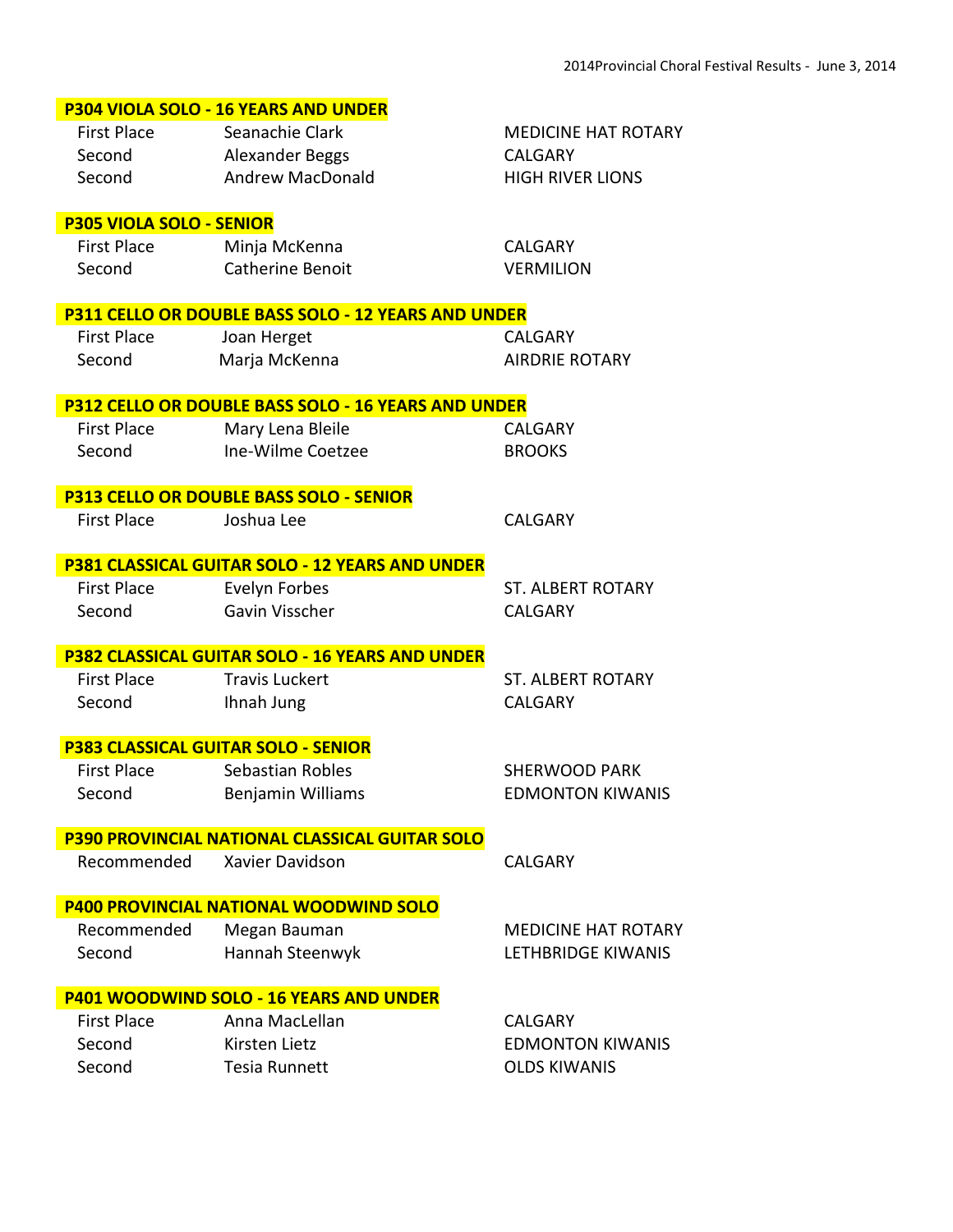| <b>P402 WOODWIND SOLO - SENIOR</b> |                                             |                         |
|------------------------------------|---------------------------------------------|-------------------------|
| <b>First Place</b>                 | <b>Trevor Mansell</b>                       | <b>CALGARY</b>          |
| Second                             | Sydney Selland                              | <b>EDMONTON KIWANIS</b> |
|                                    |                                             |                         |
|                                    | <b>P500 PROVINCIAL NATIONAL BRASS SOLO</b>  |                         |
| Recommended Ben Makarchuk          |                                             | <b>CALGARY</b>          |
| Second                             | Estelle Frank                               | <b>EDMONTON KIWANIS</b> |
|                                    |                                             |                         |
|                                    | P501 BRASS SOLO - 16 YEARS AND UNDER        |                         |
| <b>First Place</b>                 | Chelsea Chan                                | <b>CALGARY</b>          |
|                                    |                                             |                         |
| <b>P502 BRASS SOLO - SENIOR</b>    |                                             |                         |
| <b>First Place</b>                 | <b>Taran Plamondon</b>                      | <b>EDMONTON KIWANIS</b> |
|                                    |                                             |                         |
|                                    | <b>P700 PROVINCIAL NATIONAL PIANO SOLO</b>  |                         |
| Recommended                        | Stephen Lind                                | LETHBRIDGE KIWANIS      |
| Second                             | Yunzhi Han                                  | <b>CALGARY</b>          |
|                                    |                                             |                         |
|                                    | <b>P701 PIANO SOLO - 12 YEARS AND UNDER</b> |                         |
| First Place                        | Shawn Fu                                    | <b>CALGARY</b>          |
| Second                             | Teresa Serafini                             | <b>CALGARY</b>          |
| Second                             | Andrea Young                                | <b>EDMONTON KIWANIS</b> |
|                                    |                                             |                         |
|                                    | <b>P702 PIANO SOLO -16 YEARS AND UNDER</b>  | <b>EDMONTON KIWANIS</b> |
| <b>First Place</b>                 | Jessica Qianhui Ma                          | <b>CALGARY</b>          |
| Second                             | Peter Wang                                  |                         |
| <b>P703 PIANO SOLO - SENIOR</b>    |                                             |                         |
| <b>First Place</b>                 | Alison Zhang                                | <b>CALGARY</b>          |
| Second                             | Weiyu Dang                                  | <b>CALGARY</b>          |
|                                    |                                             |                         |
| P704 PIANO SOLO - GRADES 5 & 6     |                                             |                         |
| <b>First Place</b>                 | <b>Haley Gibbs</b>                          | <b>SHERWOOD PARK</b>    |
| Second                             | Caroline Dratnal                            | <b>CALGARY</b>          |
|                                    |                                             |                         |
| P705 PIANO SOLO - GRADES 7 & 8     |                                             |                         |
| <b>First Place</b>                 | Madeleine Nysetvold                         | <b>CALGARY</b>          |
| Second                             | Lee-Anne Ducharme-Kusuhara                  | <b>AIRDRIE ROTARY</b>   |
| Second                             | Steven Sztraube                             | FORT MCMURRAY OILSANDS  |
|                                    |                                             |                         |
| P706 PIANO SOLO - GRADES 9 & 10    |                                             |                         |
| <b>First Place</b>                 | <b>Michael Buie</b>                         | <b>CALGARY</b>          |

Second Samantha Dolter Second Samantha Dolter MEDICINE HAT ROTARY<br>Second Hannah Li FORT MCMURRAY OILSA Hannah Li **Kanada Li Second Hannah Li** FORT MCMURRAY OILSANDS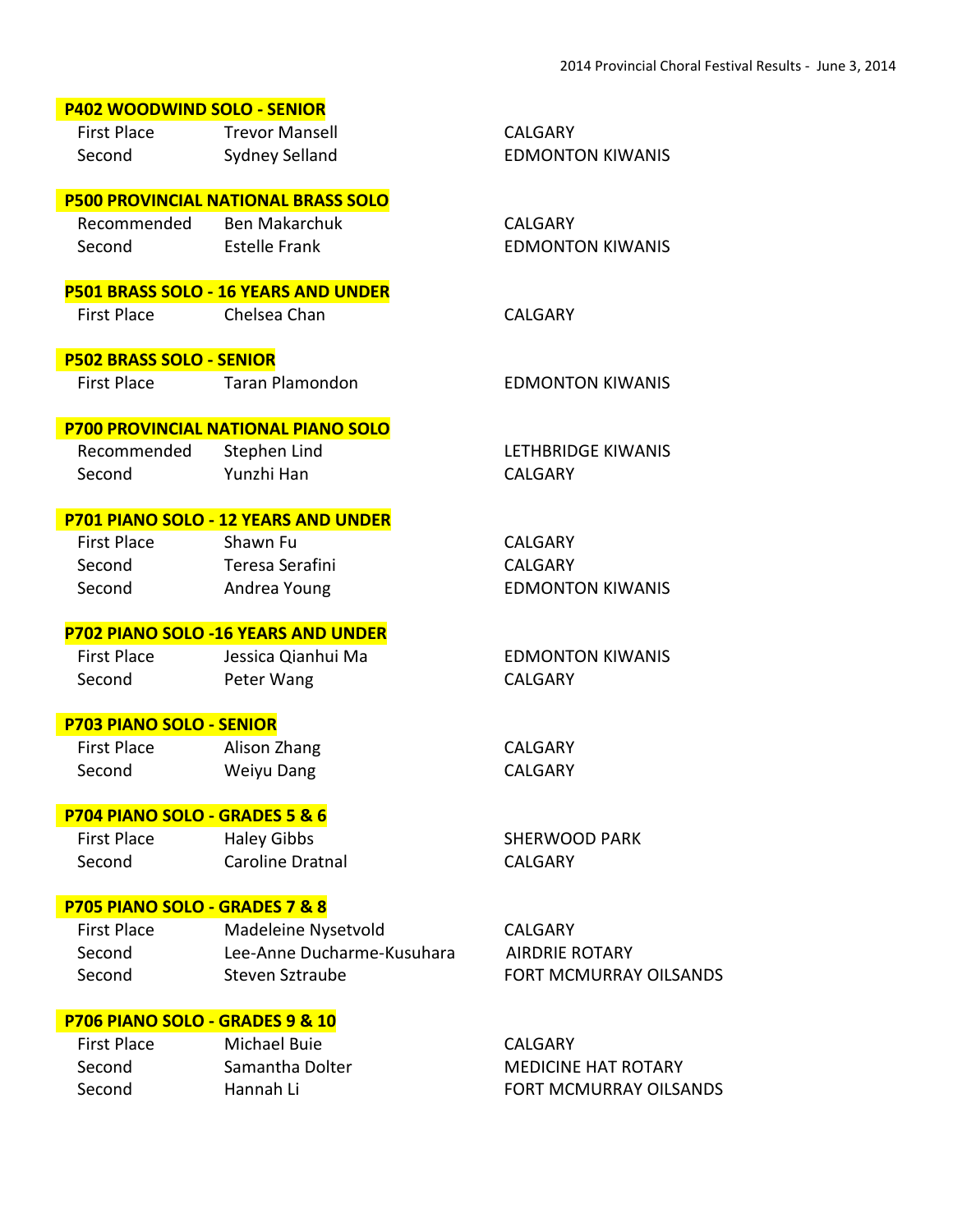## **P707 PIANO SOLO - CONCERTO (1 Movement)**

First Place Casey Wong CALGARY Second Aidan Yang CALGARY

## **P708 PIANO SOLO - CONCERTO (2 Movements**)

 First Place Jessica Qianhui Ma EDMONTON KIWANIS Second Joshua Wong CALGARY

## **P709 PIANO SOLO -CONCERTO -COMPLETE**

| <b>First Place</b> | Louisa Lu       | <b>EDMONTON KIWANIS</b>    |
|--------------------|-----------------|----------------------------|
| Second             | Samantha Dolter | <b>MEDICINE HAT ROTARY</b> |

#### **P801 SPEECH SOLO - 12 YEARS AND UNDER**

| First Place | Alexandra Jewitt | <b>SHERWOOD PARK</b>         |
|-------------|------------------|------------------------------|
| Second      | Rogan Coffey     | <b>PROVOST</b>               |
| Second      | Kasia Boscher    | <b>DRAYTON VALLEY</b>        |
| Second      | Areigha Hoetmer  | <b>GRANDE PRAIRIE ENCANA</b> |
|             |                  |                              |

#### **P802 SPEECH SOLO - 16 YEARS AND UNDER**

| <b>First Place</b> | Patrick Benoit  | <b>VERMILION</b>        |
|--------------------|-----------------|-------------------------|
| Second             | Sauleha Faroog  | <b>EDMONTON KIWANIS</b> |
| Second             | Lauren Kroetsch | <b>PROVOST</b>          |
| Second             | Carolyn McKee   | LETHBRIDGE KIWANIS      |
|                    |                 |                         |

#### **P803 SPEECH SOLO - SENIOR**

 First Place Jade Robinson EDMONTON KIWANIS Second David Erasmus **PROVOST** 

## **P851 CHORAL SPEECH ELEMENTARY SCHOOL - GRADES 1 - 3**

| First Place | Griffin Park School Grade 3TO     | <b>BROOKS</b>            |
|-------------|-----------------------------------|--------------------------|
| Second      | Elmer Elson Gr. 1-3 Choral Speech | <b>WHITECOURT ROTARY</b> |
| Second      | Notre Dame Choral Speech          | <b>ST. ALBERT ROTARY</b> |

#### **P852 CHORAL SPEECH ELEMENTARY SCHOOL - GRADES 4 - 6**

| <b>First Place</b> | J.C. Charyk Gr. 4-5               | HANNA                    |
|--------------------|-----------------------------------|--------------------------|
| Second             | Elmer Elson Gr. 4-6 Choral Speech | <b>WHITECOURT ROTARY</b> |
| Second             | Tilley School Grade 3/4           | <b>BROOKS</b>            |

## **P900 PN CHORAL - 19 & OVER (Hon. B. A. Hagerman)**

Recommended Ariose **EDMONTON KIWANIS** 

## **P901 PN CHORAL - Male Singers - (City of Lincoln)**

Recommended Grande Prairie Boys' Choir - Men of Note GRANDE PRAIRIE ENCANA

## **P902 PN CHORAL - 19 YEARS & UNDER (George S. Mathieson)** Recommended Cantilon Chamber Choir EDMONTON KIWANIS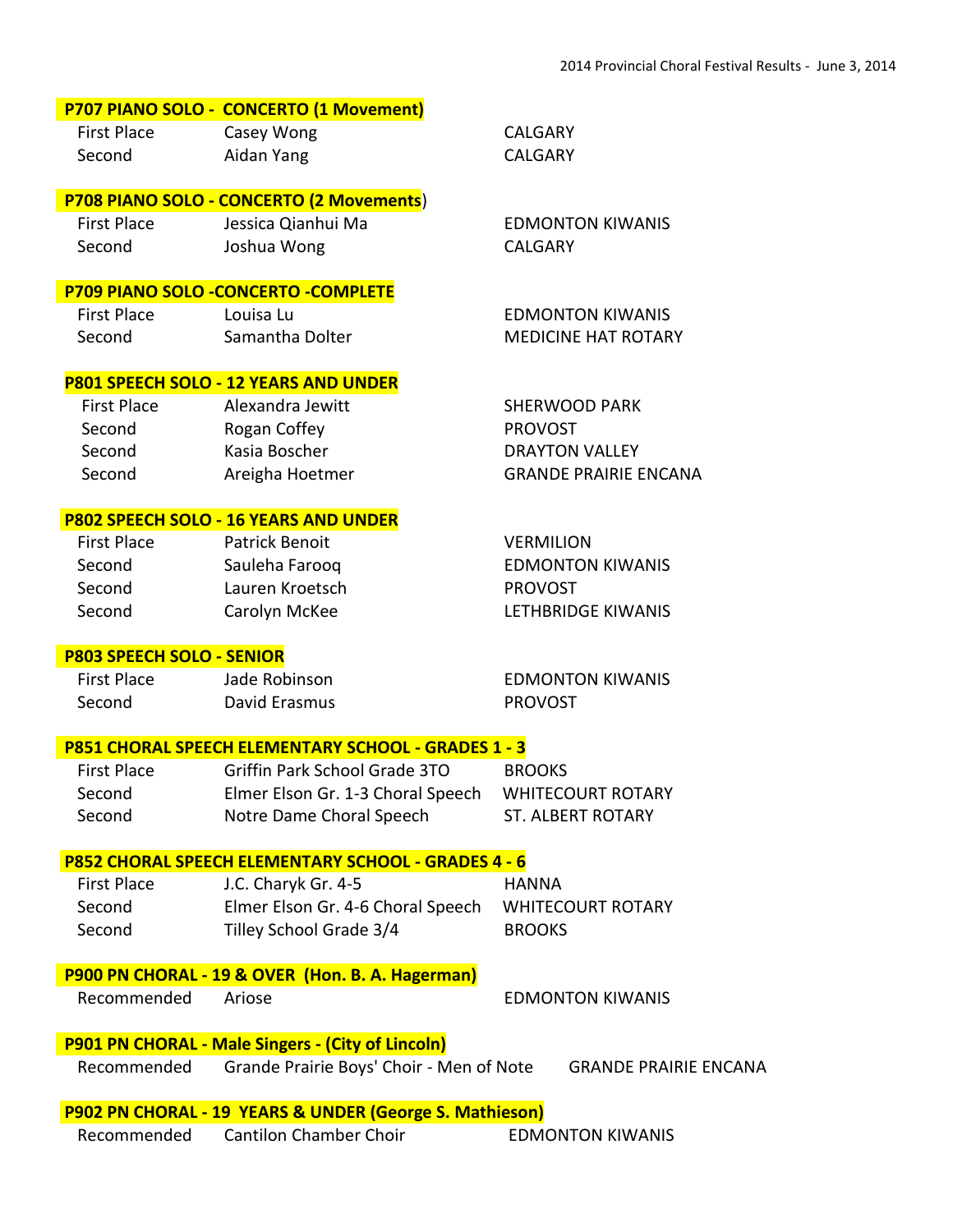|                                         | P903 PN CHORAL - SCHOOL 19 & UNDER (Paul J. Bourret)                       |                              |
|-----------------------------------------|----------------------------------------------------------------------------|------------------------------|
|                                         | Recommended William Aberhart Concert Choir                                 | <b>CALGARY</b>               |
|                                         | <b>P904 PN CHORAL - ENSEMBLE (Richard W. Cooke)</b>                        |                              |
| Recommended                             | Calgary Girls Choir - Chamber Group CALGARY                                |                              |
|                                         | P905 PROVINCIAL NATIONAL CHORAL - 16 AND UNDER (Dr. & Mrs. J.F.K. English) |                              |
|                                         | Recommended Cantilon Junior Chamber Choir                                  | <b>EDMONTON KIWANIS</b>      |
|                                         | P908 PROVINCIAL NATIONAL CHORAL - SCHOOL - 12 AND UNDER (Florine Després)  |                              |
|                                         | Recommended Cardston School Senior Choir                                   | <b>CARDSTON ROTARY</b>       |
|                                         | P909 PROVINCIAL NATIONAL CHORAL - 25 AND UNDER (Barbara Clark)             |                              |
| Recommended                             | Soli Deo Gloria Choir                                                      | <b>LACOMBE</b>               |
| <b>P911 CHORAL - 10 YEARS AND UNDER</b> |                                                                            |                              |
| First Place                             | U of L Childrens Choir                                                     | LETHBRIDGE KIWANIS           |
| <b>P912 CHORAL - 14 YEARS AND UNDER</b> |                                                                            |                              |
| First Place                             | Cantilon Children's Choir                                                  | <b>ST. ALBERT ROTARY</b>     |
| Second                                  | Nottingham Girls Choir                                                     | <b>SHERWOOD PARK</b>         |
| Second                                  | Rhapsody Girls & Tiny Tenors                                               | <b>STETTLER</b>              |
| <b>P913 CHORAL - 16 YEARS AND UNDER</b> |                                                                            |                              |
| <b>First Place</b>                      | <b>FINALE</b>                                                              | <b>DRUMHELLER</b>            |
| <b>P914 CHORAL - 19 YEARS AND UNDER</b> |                                                                            |                              |
| First Place                             | Central Memorial High School Concert                                       | <b>CALGARY</b>               |
| Second                                  | <b>Cardston Girls Choir</b>                                                | <b>CARDSTON ROTARY</b>       |
| Second                                  | The Gracenotes Choir                                                       | <b>CORONATION</b>            |
| <b>P915 CHORAL - ENSEMBLE</b>           |                                                                            |                              |
| First Place                             | Fellowship Baptist Youth Choir                                             | <b>DRUMHELLER</b>            |
| Second                                  | Camrose & Area Sr. Children's Choir                                        | <b>CAMROSE</b>               |
| <b>P916 CHORAL - SENIOR</b>             |                                                                            |                              |
| <b>First Place</b>                      | Kokopelli Youth Choir                                                      | <b>EDMONTON KIWANIS</b>      |
| Second                                  | Women in Song                                                              | <b>WETASKIWIN</b>            |
|                                         | <b>P920 PROVINCIAL NATIONAL VOCAL SOLO</b>                                 |                              |
| Recommended                             | Camille Rogers                                                             | LETHBRIDGE KIWANIS           |
| Second                                  | Jessica Turje                                                              | <b>CALGARY</b>               |
|                                         | P921 VOCAL SOLO - BOYS - 12 YEARS AND UNDER                                |                              |
| <b>First Place</b>                      | <b>Talmage Conrad</b>                                                      | <b>CARDSTON ROTARY</b>       |
| Second                                  | <b>William Pernal</b>                                                      | <b>GRANDE PRAIRIE ENCANA</b> |
|                                         |                                                                            |                              |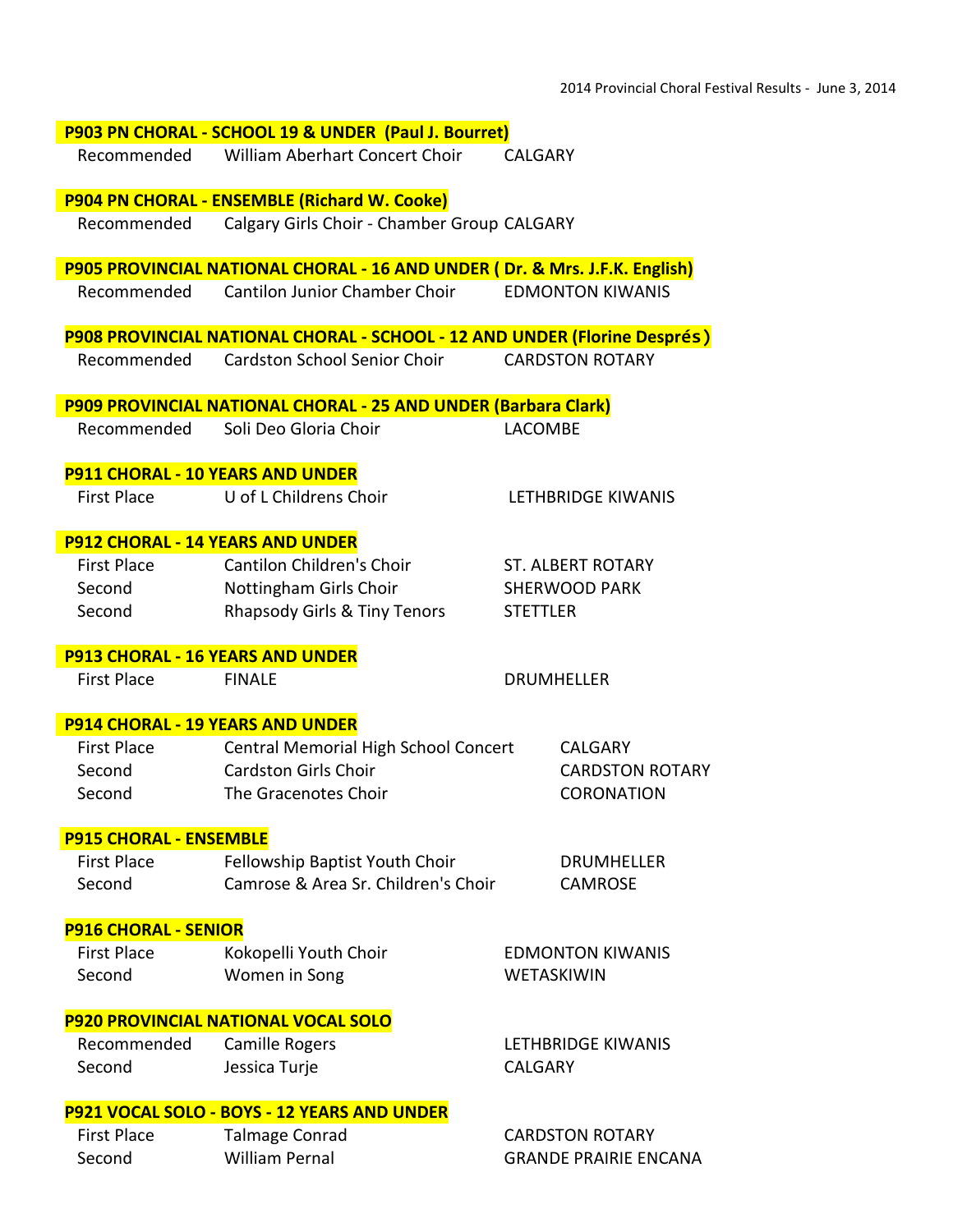## **P922 VOCAL SOLO - GIRLS - 12 YEARS AND UNDER**

| First Place | Hannah Orr      |
|-------------|-----------------|
| Second      | Emma Werbowesky |

#### **P923 VOCAL SOLO - BOYS - 16 YEARS AND UNDER**

| <b>First Place</b> | <b>Matthew McKenna</b> | <b>AIRDRIE ROTARY</b> |
|--------------------|------------------------|-----------------------|
| Second             | Navin Kariyawasam      | CALGARY               |

#### **P924 VOCAL SOLO - GIRLS - 16 YEARS AND UNDER**

| First Place | <b>Emily Vaillant</b> | LACOMBE  |
|-------------|-----------------------|----------|
| Second      | Olivia Smith          | RFD DFFR |

#### **P925 VOCAL SOLO - SENIOR**

| First Place | Justine Amber Pariag | CALGARY                 |
|-------------|----------------------|-------------------------|
| Second      | Katrina Townsend     | <b>EDMONTON KIWANIS</b> |

#### **P931 MUSICAL THEATRE SOLO BALLAD - 12 YEARS AND UNDER**

Second Fmma Marian **Emma Marian** PARKLAND Second Natalie Marshall CALGARY

First Place Grace Fisher SHERWOOD PARK

LETHBRIDGE KIWANIS

STETTLER

#### **P932 MUSICAL THEATRE SOLO UPTEMPO - 12 YEARS AND UNDER**

 First Place Emily Brinco EDMONTON KIWANIS Second Hailey Benedict ST. ALBERT ROTARY Second Brielle Laing COLD LAKE Second Ivy Schnoor LETHBRIDGE KIWANIS

#### **P933 MUSICAL THEATRE SOLO BALLAD - 16 YEARS AND UNDER**

First Place Brian DeLong **COLDS KIWANIS** Second Dacia Gramlick STETTLER Second Katie McMillan CALGARY

## **P934 MUSICAL THEATRE SOLO UPTEMPO - 16 YEARS AND**

Second Darian Yurkoski CAMROSE

First Place Keelan McAuley CALGARY

Second Rachel Park CROWSNEST PASS

## **P935 MUSICAL THEATRE SOLO BALLAD - SENIOR**

First Place Hunter Cardinal EDMONTON KIWANIS

Second Andrea Wyllie FORT MCMURRAY OILSANDS

#### **P936 MUSICAL THEATRE SOLO UPTEMPO - SENIOR**

| First Place | <b>Brett Bauer</b> | CALGARY                  |
|-------------|--------------------|--------------------------|
| Second      | Andrew Boyd        | <b>ST. ALBERT ROTARY</b> |